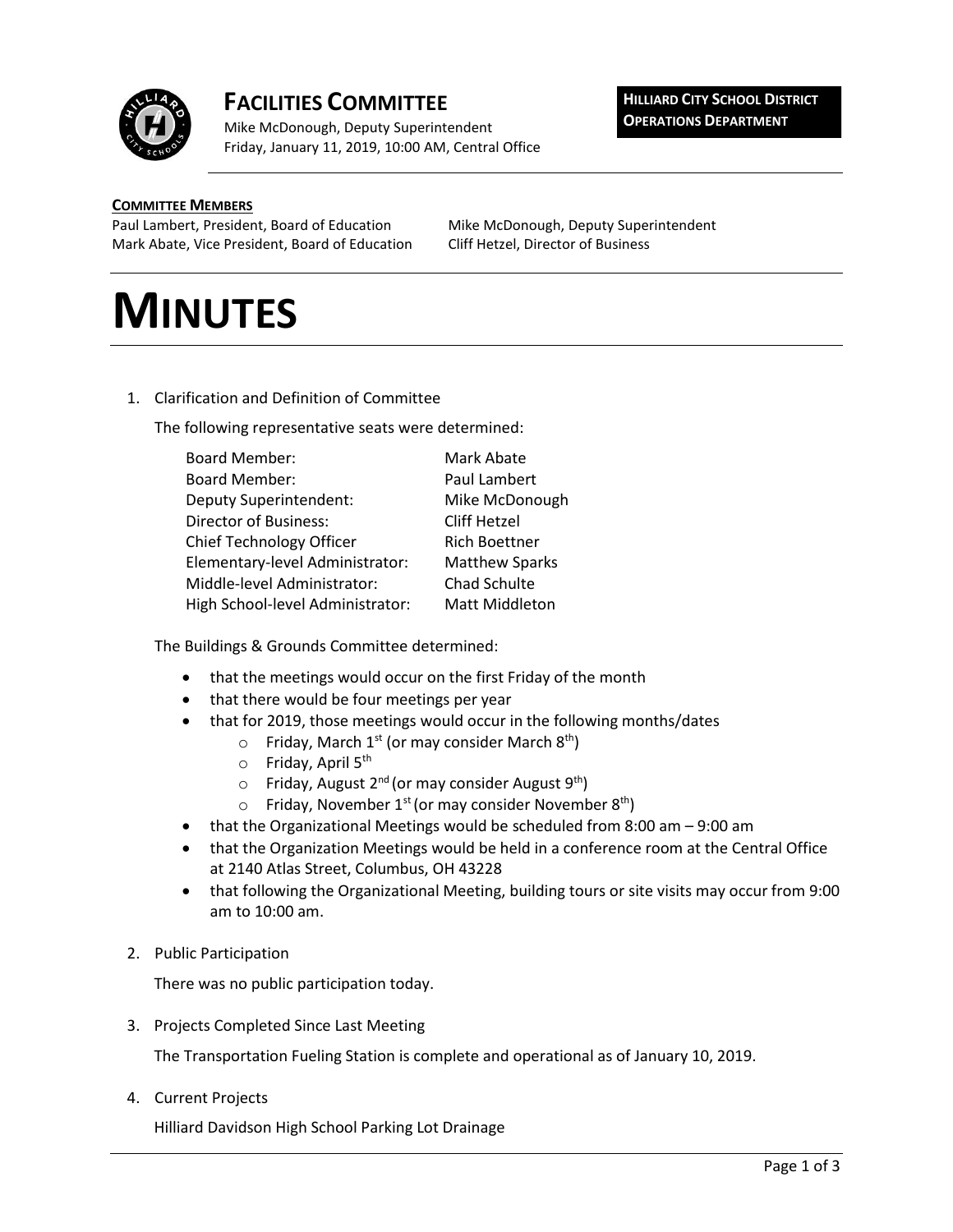| <b>STEP</b>    | <b>DATE</b> | <b>DESCRIPTION</b>                                                 |
|----------------|-------------|--------------------------------------------------------------------|
| 1              | 02/11/2019  | Board agenda language authorizing the Business Director to Bid and |
|                |             | Award project.                                                     |
| 2              | 02/25/2019  | Post Advertisement to Bid                                          |
| 3              | 03/04/2019  | Post Advertisement to Bid                                          |
| 4              | 03/06/2019  | Pre-Bid Meeting                                                    |
| 5              | 03/20/2019  | <b>Bid Opening</b>                                                 |
| 6              | 04/03/2019  | Award Bid                                                          |
| $\overline{7}$ | 04/08/2019  | Notice to Proceed                                                  |
| 8              | 05/17/2019  | <b>Substantial Completion</b>                                      |
| 9              | 05/31/2019  | <b>Final Completion</b>                                            |

Approved the Project Milestone Schedule for the Hilliard Davidson HS Parking Lot Drainage

The site work will occur from 8:00 am – 2:30 pm, with a 30-minute break; then from 3:00 pm on.

5. Budget

The Permanent Improvement and Capital Improvement budge period will be the Fiscal Year; which is July to June.

6. Board Action Items

There were no Board actions items discussed.

7. Opportunities

Parcel donation contiguous to Hilliard Tharp Sixth Grade School property: The Buildings & Grounds Committee agreed to accept the parcel donation of .66 acres.

Parcel for sale contiguous to Hilliard Tharp Sixth Grade School property: The Buildings & Grounds Committee declined the offer to purchase the additional parcel at \$225,000 per acre for 1.27 acres.

- 8. Facilities Database
- 9. Building Usage
- 10. Facilities Requests

The Buildings & Grounds Committee will have an "Operations Reporting" section that will include reports from the following:

- Facilities Database
- Building Usage
- Facilities Requests
- Custodial Database
- Maintenance Work Order System
- Technology Work Order System

Frequency of reporting has yet to be determined.

The Buildings & Grounds Committee will agree upon and produce a consistent communication format that may include:

- Calendars
- Gantt Charts